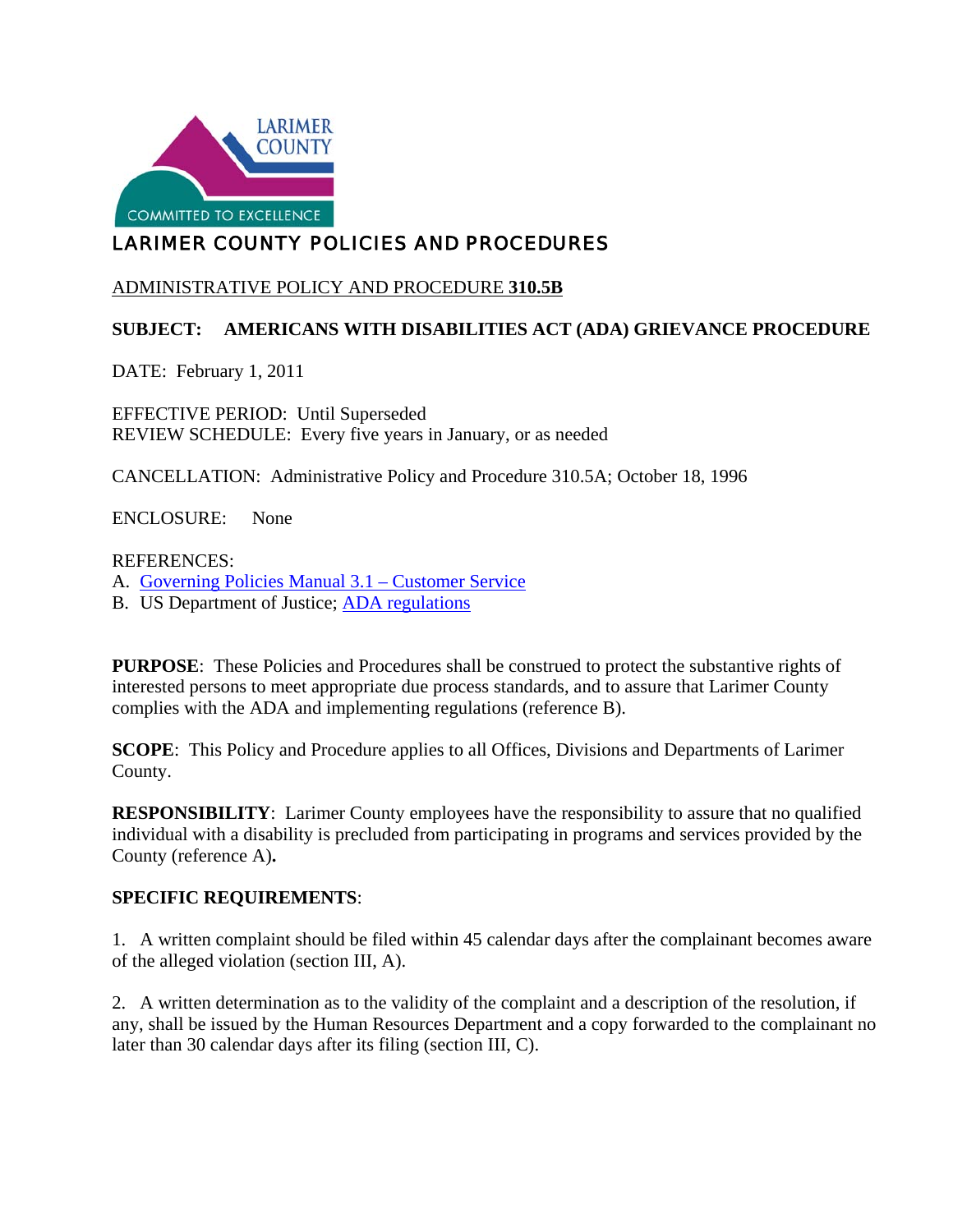#### **REVISION LOCATOR:**

- 1. References A and B (added)
- 2. Section II and III (contact information)

### **POLICY AND PROCEDURE**:

- I. INTRODUCTION: Larimer County has adopted an internal grievance process providing for prompt and equitable resolution of complaints alleging any action prohibited by regulations implementing the Americans with Disabilities Act (reference B). The Act states, in part, that "no otherwise qualified disabled individual shall, solely by reason of such disability, be excluded from the participation in, be denied the benefits of, or be subjected to discrimination" in programs or activities sponsored by a public entity.
- II. INFORMAL COMPLAINT: It is encouraged that complaints be dealt with on a expedited, informal basis. Individuals should contact the following persons by telephone or in person:

#### A. EMPLOYMENT AND OTHER SERVICES, PROGRAMS AND ACTIVITIES ISSUES **CONTACT**:

Larimer County Human Resources Director 200 W. Oak St, Suite 3200 Fort Collins, Colorado 80521 Telephone: (970) 498-5970 TDD: (970) 498-7969

### B. FACILITY ACCESSIBILITY ISSUES **CONTACT**:

Larimer County Facilities 200 W. Oak St, Suite 4100 Fort Collins, Colorado 80521 Telephone: (970) 498-5900 TDD: (970) 498-7969

III. **FORMAL COMPLAINT**: If the complainant is dissatisfied with the outcome of the informal contact provided for in section I above, the complainant should file a written complaint which must contain the name and address of the person filing it. The complainant shall briefly describe the alleged violation of the regulations. The complaint should be addressed to:

> Larimer County Human Resources Director P.O. Box 1190 Fort Collins, Colorado 80522

A. WRITTEN COMPLAINT: A written complaint should be filed within 45 calendar days after the complainant becomes aware of the alleged violation.